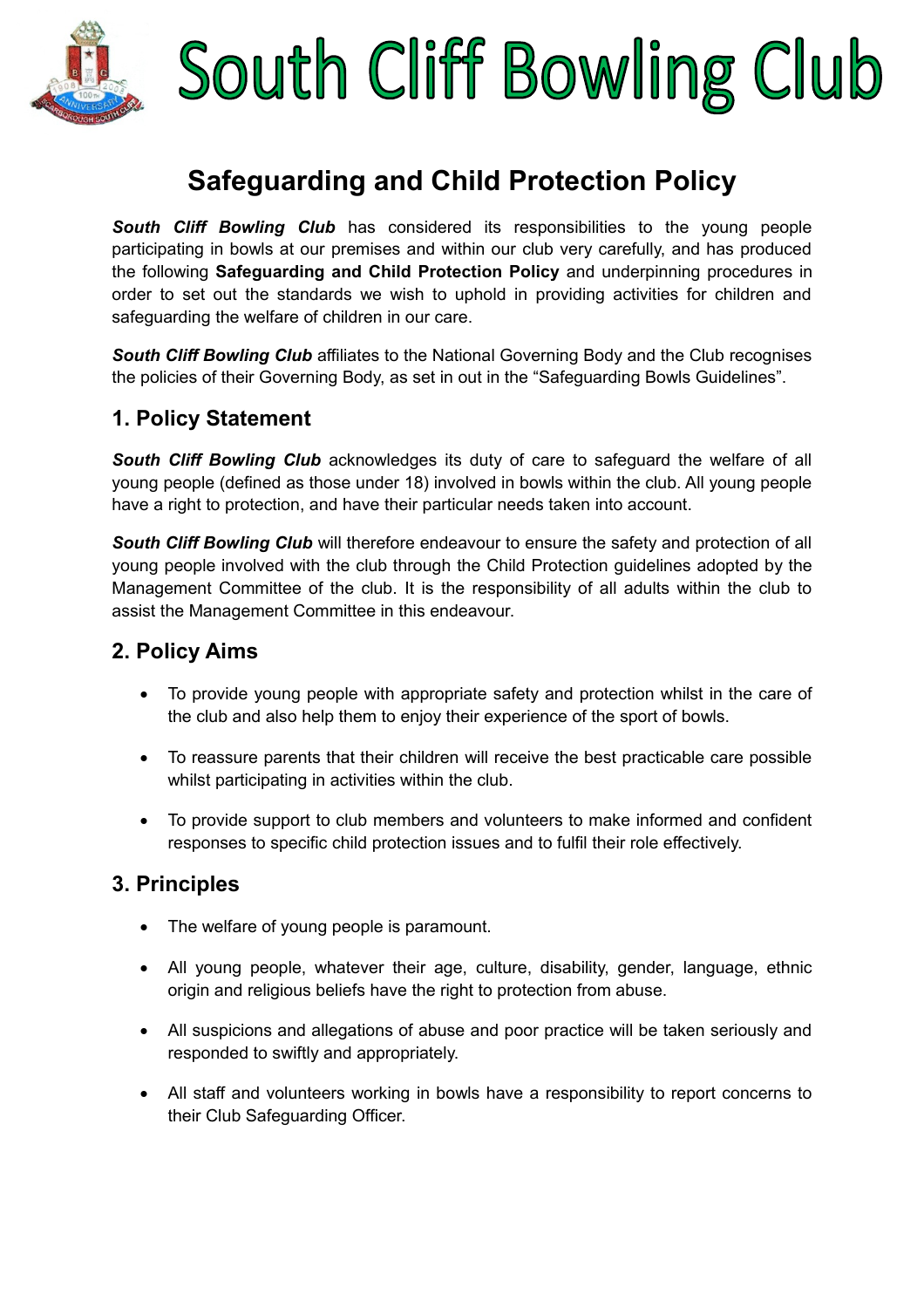- Adults club members, volunteers, coaches, referees and members will be supported to understand their role and responsibility with regard to the duty of care and protection of young people by the club and the National Governing Body.
- Individuals will receive support through education and training, coordinated by the club/national governing body to be aware of and understand best practice and how to manage any welfare or child protection issues that may come to light.
- *South Cliff Bowling Club* will work in partnership with young people and parents to review and implement child protection and safeguardingprocedures.
- *South Cliff Bowling Club's* policy and procedures are based on the above principles and UK and international legislation and government guidance and take the following into consideration:
- The Children Act 1989 and 2004.
- Working Together to Safeguard Children 2018.
- The UN Convention on the Rights of the Child.
- Any subsequent legislation relating to child protection would implicitly be incorporated into this document.

#### **4. Responsibilities and Communication**

- The *South Cliff Bowling Club* Child Protection Policy will be available to all members, parents, staff, volunteers and participants.
- The Policy will be reviewed every three years by the Management Committee and amended as appropriate. Guidance from Bowls National Governing Bodies will be sought as part of the review process.
- The Management Committee has responsibility for ensuring that the policy and procedures are implemented, including referring any appropriate disciplinary action to the national governing body as appropriate.
- The Club Safeguarding Officer has responsibility for responding to any allegations, concerns or child protection incidents, passing information to the appropriate NGB Safeguarding Officer and informing the appropriate club staff where relevant.
- Parents have a responsibility to work together with the club in implementing procedures and providing their children with the necessary information to keep themselves safe.

#### **5. Monitoring and review**